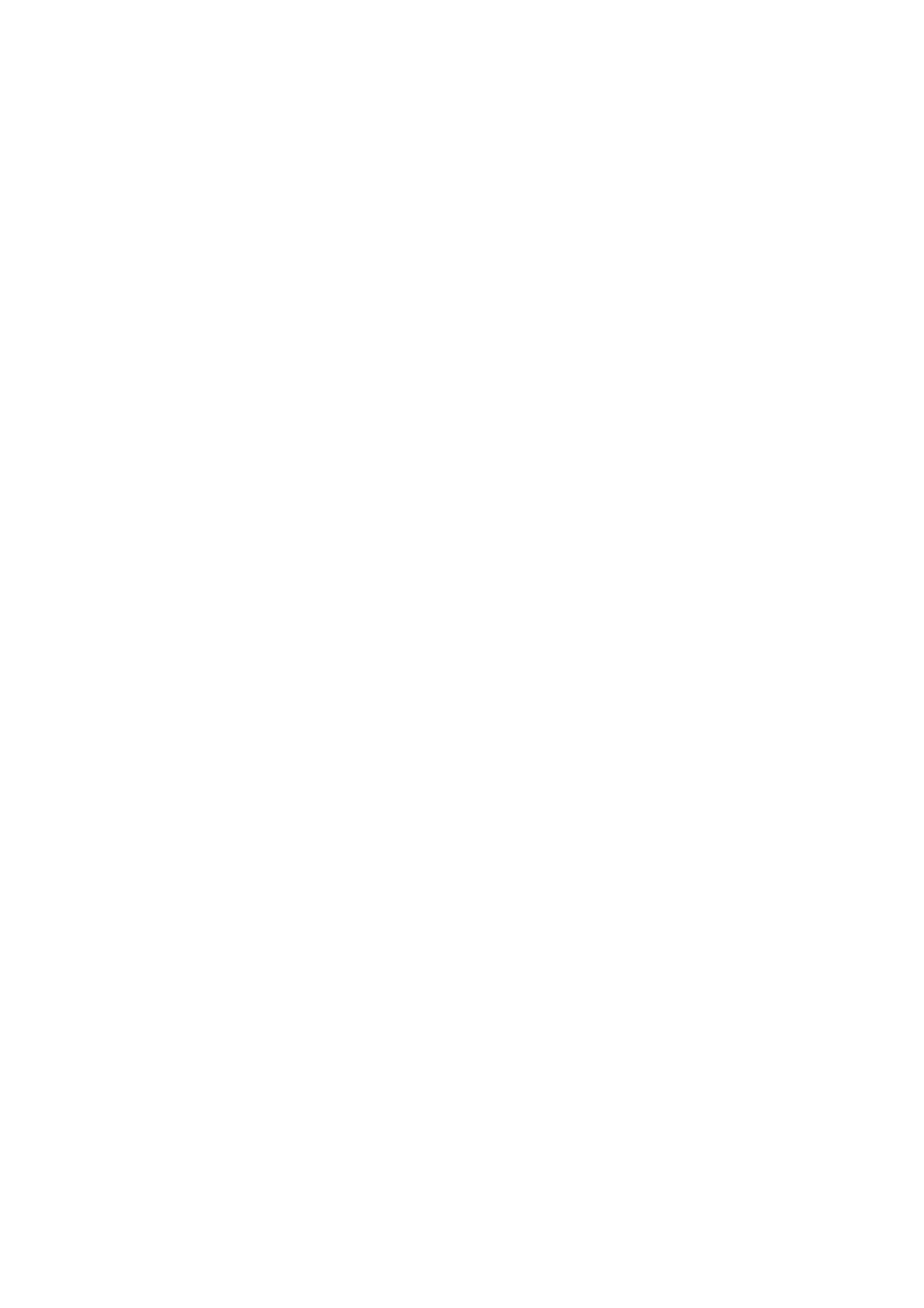Sharif Mechanical Engineering Journal Volume 32, Issue 1, Page 129-135, Research Note

c Sharif University of Technology

 Received 19 May 2014; received in revised form 17 November 2014; accepted 14 December 2014.

#### Abstract

Pull-in is a critical case which occurs in many micro electromechanical devices (MEMS) such as sensors, actuators and micro-electronic switches. Determination of the voltage at which Pull-in has occurred can determine the capacity of such devices. In literature, there is some work which has obtained the value of this voltage using lamped simulation or experimental analysis. In this paper, at first, the equation of voltage-displacement for transverse deflection of a circular clamped micro-plate, with a single or dual back plate, based on Von-Karman and classical plate theory, has been obtained. Then, analytical relations for static Pull-in voltage that has caused instability and damage to the system have been derived. These relations show that the value of Pull-in voltage obtained by these relations is about 1.3 times that calculated by previous researchers who used distributed mass simulation for validation of the obtained relation. Finite Element simulation for the single back plate case has been done in ANSYS software. It is shown that Finite Element Method results have good agreement with analytical results. Also, a comparison between analytical and experimental results in the literature has been undertaken and it shows that the errors are negligible. Finally, the effect of geometrical parameters, such as diameter, thickness and the gap of the diaphragm on the Pull-in voltage, in both cases, has been investigated. It is shown that the increase of thickness or gap will increase the pull-in voltage, while the increase of diameter will decrease the value of Pull-in voltage. Also, it is shown that in all cases, the value of the Pull-in voltage in the dual back plate case is more than that in the similar single back plate.

Key Words: Micro circular plate, pull-in voltage, analytical solution.

# TWO-OBJECTIVE OPTIMIZATION OF HEAT RECOVERY AND DESALINATED WATER PRODUCTION FROM A ONCE-THROUGH COOLING SYSTEM

A. K. Akbari aliakbary29@yahoo.com

## M. Gholinezhad masoudgholinejad@gmail.com O. Pourali(corresponding author) pourali@kntu.ac.ir M. Amidpour amidpour@kntu.ac.ir Dept. of Mechanical Engineering K. N. Toosi University of Technology

Sharif Mechanical Engineering Journal Volume 32, Issue 1, Page 137-147, Research Note

#### c Sharif University of Technology

 Received 9 September 2014; received in revised form 3 March 2015; accepted 15 March 2015.

#### Abstract

A once-through cooling water system is a major source of water and energy loss in power plants located in coastal areas of the Persian Gulf; the relatively high temperature discharged water causes some operational problems in these power plants. In addition, the once-through cooling system is a major source of environmental pollution in power plants located along the south coastline of Iran. On the other hand, Persian Gulf coastal areas suffer from a shortage of natural fresh water; therefore, water treatment (natural fresh water production), and heat recovery from the discharged cooling water to the Persian Gulf is essential. In this research, heat recovery from the discharged cooling water to the Persian Gulf was studied, and application of the recovered energy for water treatment (fresh water production) using a multi-stage flash desalination system in thermal power plants was also investigated. For this purpose, a multistage flash desalination system was thermodynamically modeled, and then, a thermoeconomic model )based on exergy and economic analysis( was studied to determine the water cost. In the next step, a two-objective genetic algorithm was applied as a suitable optimization approach to obtain the optimal values of the decision variables (number of stages, top brine temperature, last stage temperature, terminal temperature difference of brine heater and condenser). Exergetic efficiency and the cost of water were considered the objective functions of the optimization procedure. By applying the optimization technique, the cost of water was minimized, while exergetic efficiency was maximized. In addition, the effects of heat recovery on the cost of the water desalination process were studied, and results demonstrated that the cost of water desalination was reduced by 13% using heat recovery from the discharged cooling water. Also, a sensitivity analysis was performed in order to show the relationship between the cost of water and some important parameters of desalination systems.

Key Words: Once-through cooling system, heat recovery, desalination, thermoeconomic analysis, Pareto front.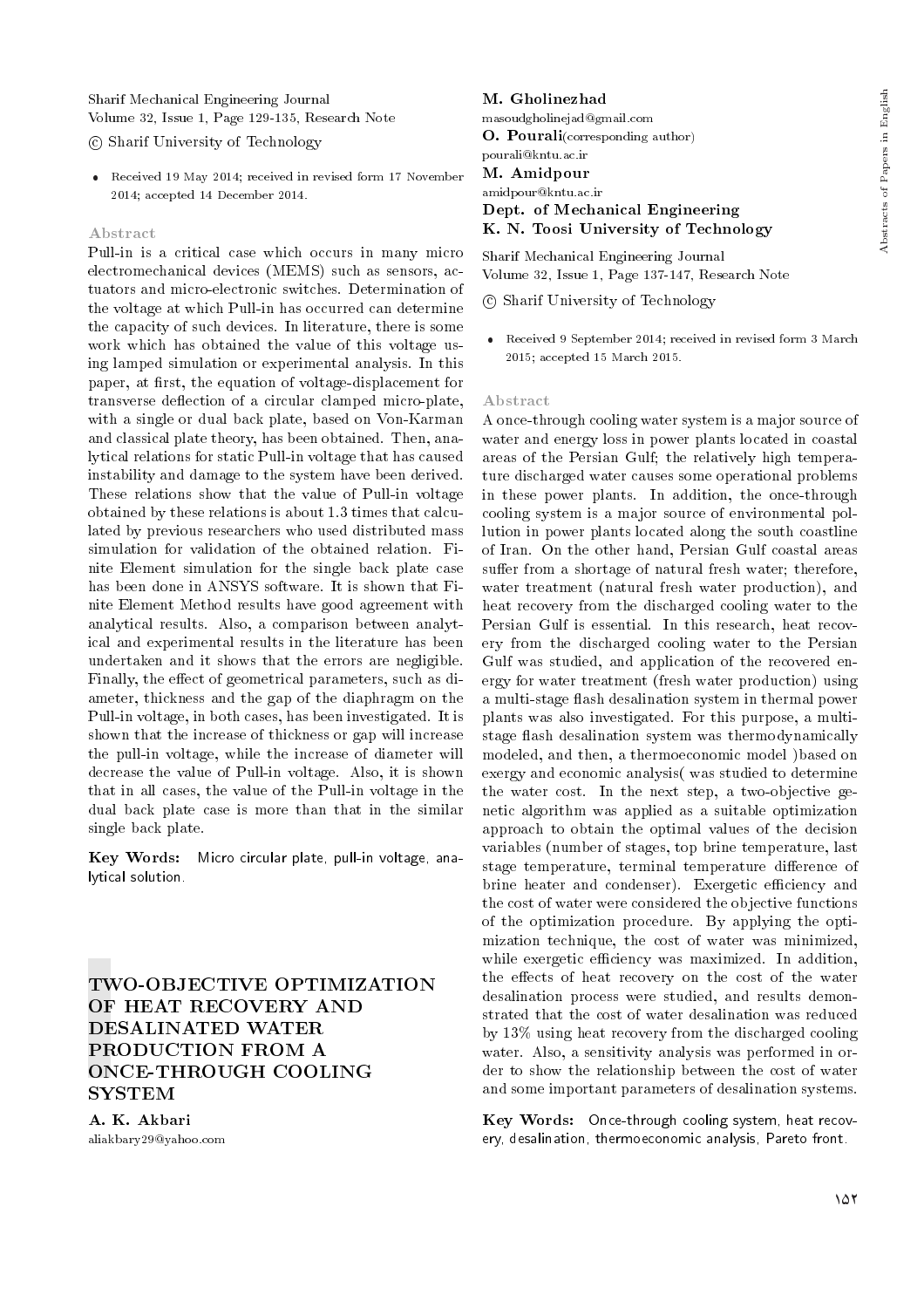model length. The turbulence intensity across the tunnel working section was measured by the hot wire, and was obtained between 0.2 to 0.25%. To move the holder of the hot wire, a traversing system with three degrees of freedom was used. The pressure measurement of the flow field over the wing was also performed using a pitot tube for validation of the hot wire results. The experimental results showed multiple vortical flows over the wing. A dual vortex structure was formed above the wing surface before the leading edge crank, and another vortex flow was seen after the change of the leading edge sweep. The standard deviation of the measured velocity increased at the core of the vortices, reflecting the instability of the flow at that region. By increasing the angle of attack, i) the pressure drop increased and the vortices became wider; ii) the vortices moved inboard along the wing, and away from the surface; and iii) the flow separation initiated from the outer portion of the wing and progressed to its inner part. The vortices of the wing of the "sharp" leading edge were stronger than those of the "round" one.

Key Words: Lambda wing, hot wire, vortical flow, leading edge shape.

# EFFECTIVE PARAMETER INVESTIGATION IN NUMERICAL SIMULATION OF CAVITATION AND NON-CAVITATION FLOW AROUND A DTMB 4119 STANDARD PROPELLER

A.R. Ayoobi(corresponding author) ahmadreza.ayoobi@gmail.com S. Kheradmand kheradmand@mut-es.ac.ir Dept. of Mechanical Engineering Malek-Ashtar University

Sharif Mechanical Engineering Journal Volume 32, Issue 1, Page 119-128, Original Article

c Sharif University of Technology

 Received 1 October 2014; received in revised form 9 March 2015; accepted 4 April 2015.

### Abstract

In this paper, cavitation and non-cavitation flows around a marine propeller, DTMB 4119, with the RANS method, the K- 03b5 turbulence model, the Singhal transfer model and the mixed model, were solved. The velocity and pressure fields around the propeller surfaces were obtained using the equations of continuity, momentum and

the K-03b5 model of turbulence. The pressure coefficient for two sections of the propeller with experimental data (Jessup 1989) in non-cavitation flow, and three sections in cavitation flow with numerical data (Sun 2008), was validated. Thrust, torque and efficiency coefficients were extracted for this propeller in eight simulations and compared with experimental data. The cavitation pattern was specied and also the position and the cavity development area were obtained. Furthermore, numerical investigations for the three important parameters, such as: advance coefficient, propeller working depth and surface roughness of propeller in cavitation flow, were undertaken. An advanced coefficient effect study on the propeller surfaces showed that with less advance coefficient, more vapor phase value is observed. Also, cavity boundaries are extended. Between advance coef ficient values of 0.833 and 0.7, cavity volume results are less than the advance coefficient values of 0.7 and 0.6. So, the cavity boundaries are signicantly extended. By downing the propeller working depth under open water conditions (increasing hydrostatic pressure), cavity boundary movement, cavity volume variation and curve peak reduction of the vapor phase volume fraction were investigated. The cavity center was away from the leading edge and the probability of tip vortex cavitation was reduced. The sustainability of tip vortex cavitation is more than sheet cavitation, the casue of which is, first, tip vortex cavitation, and then, sheet cavitation of the leading edge. Investigation on propeller surface roughness showed that optimal roughness height could be found. A and B models showed less cavity volume than the smooth model, while the C model showed more cavity volume. When roughness height was increased, the vapor phase volume fraction was firstly reduced, the results of A and B models being nearly the same. As a result, increasing the roughness height to a specific value caused a decrease in the vapor phase volume fraction value, which afterwards grew.

Key Words: Cavitation flow, propeller working depth, surface roughness height, cavity boundary.

# ANALYTICAL SOLUTION FOR PULL-IN VOLTAGE OF A CIRCULAR MICRO-PLATE FOR SINGLE AND DUAL BACKPLATE CASES

A. Shooshtari(corresponding author) shooshta@basu.ac.ir M.Saadatmand s.miladsaadatmand@gmail.com Dept. of Mechanical Engineering University of Bu Ali Sina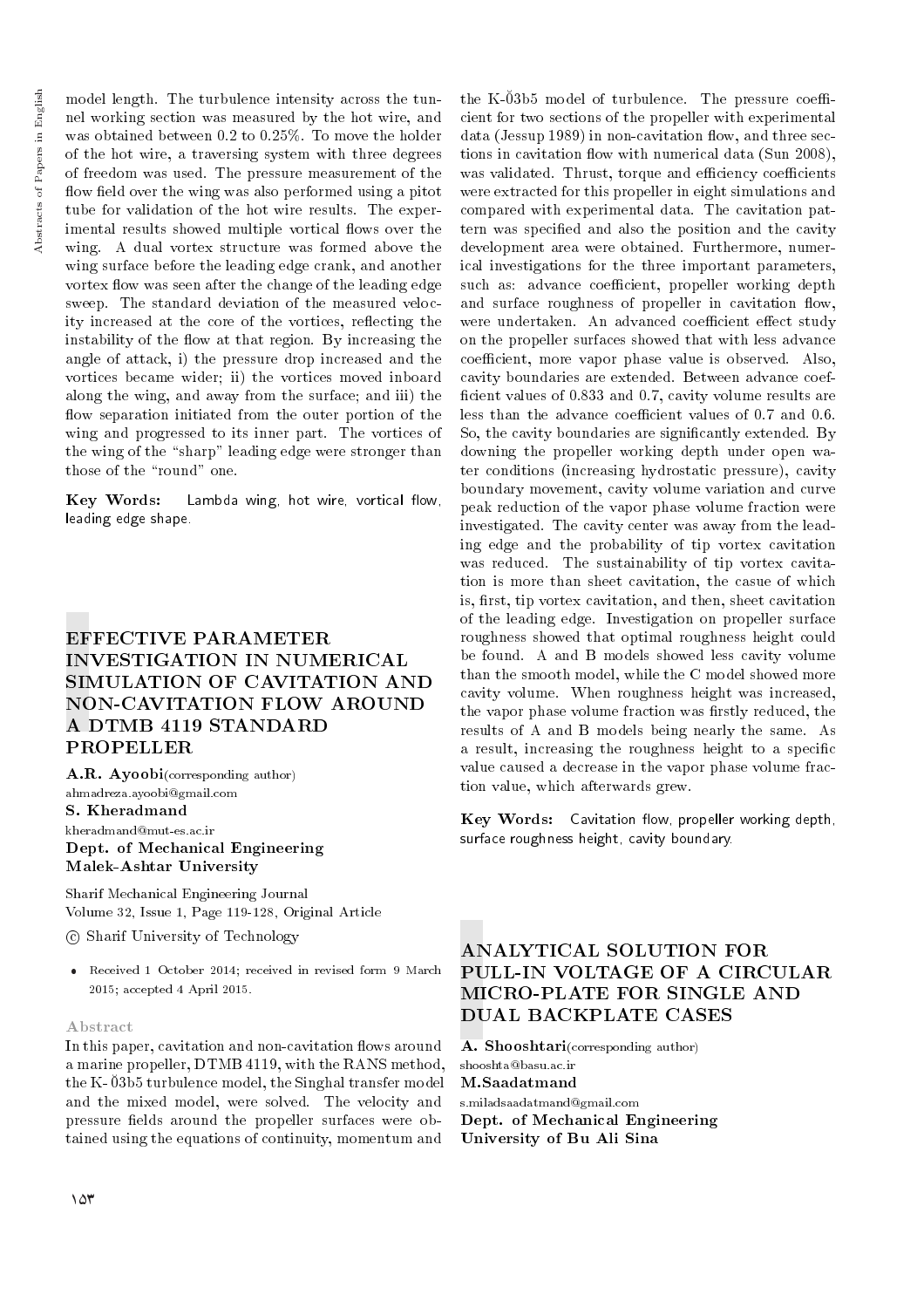M. M. Shokrieh(corresponding author) shokrieh@iust.ac.ir S. Rezvani sina rezvani@iust.ac.ir Dept. of Mechanical Engineering Iran University of Science and Technology R. Mosalmani mosalmani@scu.ac.ir

Dept. of Mechanical Engineering Shahid Chamran of Ahvaz University

Sharif Mechanical Engineering Journal Volume 32, Issue 1, Page 97-105, Original Article

c Sharif University of Technology

 Received 13 September 2014; received in revised form 31 January 2015; accepted 17 February 2015.

#### Abstract

Polymer concretes (PCs) have superior mechanical properties and performance in comparison with traditional cement concretes. However, reducing fabrication costs is a great concern for the increasing application of PCs. In this research, fine silica sand was used instead of the common usage of a mixture of large and small aggregates, in order to minimize the void content for dry packed aggregates. Moreover, polyester resin is used as the binder of the concretes, mainly because of its lower price in comparison with conventional epoxy systems. The specimens of polyester polymer concrete (PPC) were fabricated and tested based on standard testing methods. These tests include compression and flexural tests, and the results of the tests were compared with available experimental data for PCs fabricated with an epoxy resin system. Based on the results obtained, it is concluded that the proposed composition reduced fabrication costs and has acceptable mechanical properties. In addition, the strengthening ability of polyester resin in the introduced concrete was better utilized than the polymer concrete fabricated with epoxy resin. The mechanical behavior of the suggested PPC was studied under compression and bending loading conditions, and compared with that of the neat polyester resin. Next, the influence of the applied strain rate on the mechanical response of both neat polyester and PPC was investigated. Special specimens for testing PPCs under dynamic loading conditions were designed and fabricated. Multiple experiments were performed in the range of strain rates from 0.1 to 90 mm/s. The experimental results show that the mechanical behavior of polyester

resin and PPC is extremely sensitive to the loading rate. By increasing the loading rate, the tensile strength of the neat polyester resin specimens was increased by nearly 41%, while the elastic modulus did not change. Also, the results show an increase up to 27% in the compressive strength of the PPC. Considering the strain rate dependent behavior of the neat resin, which is one of the main constituents of the PC, the strain rate dependent behavior of the PPC is justiable. However, the strain rate sensitivity of the PPC is lower than that of the neat polyester resin.

Key Words: Polymer concrete, polyester resin, dynamic behavior, strain rate.

# EXPERIMENTAL INVESTIGATION OF VORTICAL FLOW OVER A LAMBDA SHAPED WING WITH SHARP AND ROUND LEADING EDGES USING HOT WIRE ANEMOMETRY

M. D. Manshadi(corresponding author) mdmanshadi@alum.sharif.edu M. Eilbeigi mehdi eilbeigi@yahoo.com M. Bazaz zadeh bazazzadeh@mut-es.ac.ir M. Kazem Sobhani mohamadkazem sobhani@yahoo.com Dept. of Mechanical and Aerospace Engineering

Malek Ashtar University

Sharif Mechanical Engineering Journal Volume 32, Issue 1, Page 107-117, Original Article

- c Sharif University of Technology
- Received 13 September 2014; received in revised form 14 February 2015; accepted 15 March 2015.

#### Abstract

In this research, the flow fields over two lambda shaped wings were investigated. The velocity distributions were obtained using a hot wire anemometer. A lambda wing is one type of delta wing with a crank in its trailing edge, and the application of this type of wing is increasing in flying wings. In the present work, two different leading  $edge shapes, namely, "sharp" and "round", were applied$ for the lambda wing. The wing had two sweep angles of 55 and 30 degrees. The experiments were conducted in a closed circuit wind tunnel at V=20 m/s and angles of attack of 5 to 20, with the step of 5 degrees. The Reynolds number of the model was about $2 \times 10^5$  according to the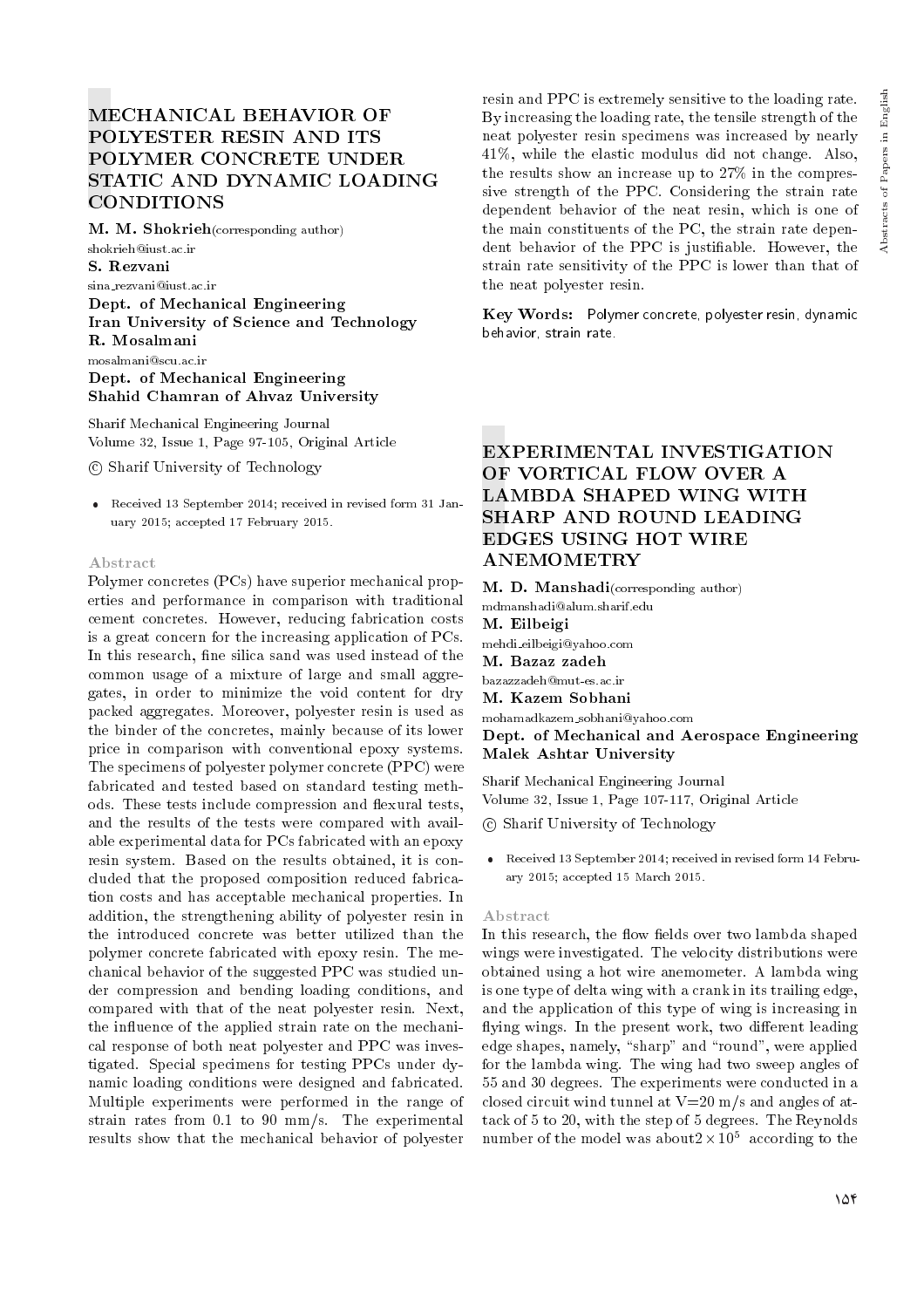S. M. Sadrameli(corresponding author) sadramel@modares.ac.ir Dept. of Chemical Engineering Tarbiat Modares University

Sharif Mechanical Engineering Journal Volume 32, Issue 1, Page 77-82, Original Article

c Sharif University of Technology

 Received 17 May 2014; received in revised form 27 December 2014; accepted 17 January 2015.

#### Abstract

There are three factors which affect the efficiency of the solar panels: the semi conductor material, solar radiation flux intensity, and solar panel operating temperature. Increasing the elevated operating temperature in solar photovoltaic cells induces a signicant decrease in the efficiency. For photovoltaic panels, high operating temperatures cause a drop in the conversion rate of about 0.3%-0.5% per Celsius degree over the nominal cell operating temperature of  $25^{0}C$ . To keep the operating temperature lower, one can either improve the free cooling on the back of the panel, thanks to natural or forced convection, or try to absorb the excess heat by modifying the panel's architecture. The latter solution includes the use of phase change material PCM situated on the back of the solar panels. This paper represents the results of an experimental investigation into using PCM for thermal management of photovoltaic devices to maintain the temperature of the panel close to the optimum temperature. Polyethylene glycol 1000 (PEG 1000) was used as a PCM. The materials were injected in the cubic ducts, and these ducts were fixed on the back of the solar panel. Experimental runs were done in radiation of  $800W/m^2$ . Also, two angles of horizontal and 15 degree inclination were examined. Results show that the consumption of PCM improves the efficiency of solar panels in electricity production. Also, it can maintain the temperature of the panel  $15^{0}C$  lower in comparison to a single panel without PCM. This causes an 8% improvement in overall efficiency. Also, an increase in panel inclination has a positive effect on cooling. This is because the gushing of liquid PCM makes a forced convection in the PCM ducts. Using phase change materials seems to be an effective method for the efficiency enhancement of solar cells.

Key Words: Free cooling, phase change material, photovoltaic, solar energy, temperature control.

## NUMERICAL INVESTIGATION OF TWO-PHASE FLOW IN

## LOW-PRESSURE STAGES OF A STEAM TURBINE TO STUDY EFFECTS OF VARIATIONS IN CONDENSER PRESSURE

## M.R. Vaghar

m.r.vaghar@ut.ac.ir A. Nejat(corresponding author) nejat@ut.ac.ir School of Mechanical Engineering University of Tehran

Sharif Mechanical Engineering Journal Volume 32, Issue 1, Page 83-95, Original Article

c Sharif University of Technology

 Received 17 may 2014; received in revised form 19 November 2014; accepted 8 December 2014.

#### Abstract

Modern steam turbines are used routinely in various power plant electricity productions. In order to obtain descriptions of the complete flow-field of the LP stages of a steam turbine, numerical simulation of a steam turbine is performed. In steam power plants, increasing condenser pressure leads to a complex three-dimensional two-phase flow. Any jump in the back pressure of the turbine outlet results in lower steam axial velocity at LP stages. Consequently, a stall region is formed in the last rotational blade of the LP stages, which causes unstable vibrations known as stall flutter. Numerical simulations are more robust in detailed examination of different phenomena in steam turbines, since experimental examination of the flow field is relatively expensive. In this study, the flow field of the whole LP region of a steam turbine (7 stages) is simulated with steady 3D computational fluid dynamics (ANSYS CFX). The flow path is defined by the ANSYS-Blade editor, and the computational 3D structured grid was generated by ANSYS-Turbo Gird software In addition, all boundary conditions and initial conditions applied in this study are explained. The flow rate, pressure, temperature and mass friction on the blades are computed via CFD simulation, and overall, good agreement with the experimental data is observed. The efficiency, available work, streamline and pressure distribution of the LP region are reported for analysis of the turbine performance change, due to pressure, of the steam turbine outlet (Condenser Pressure) variations. Since any jump in the pressure of the turbine outlet results in lower steam axial velocity in the LP stages, the turbine performance deviates from its design point. In this study, a stall region, the alarm and critical pressure of a turbine outlet were calculated.

Key Words: LP stages of steam turbine, two phase steady flow, condenser pressure variations effect, 3D numerical simulation.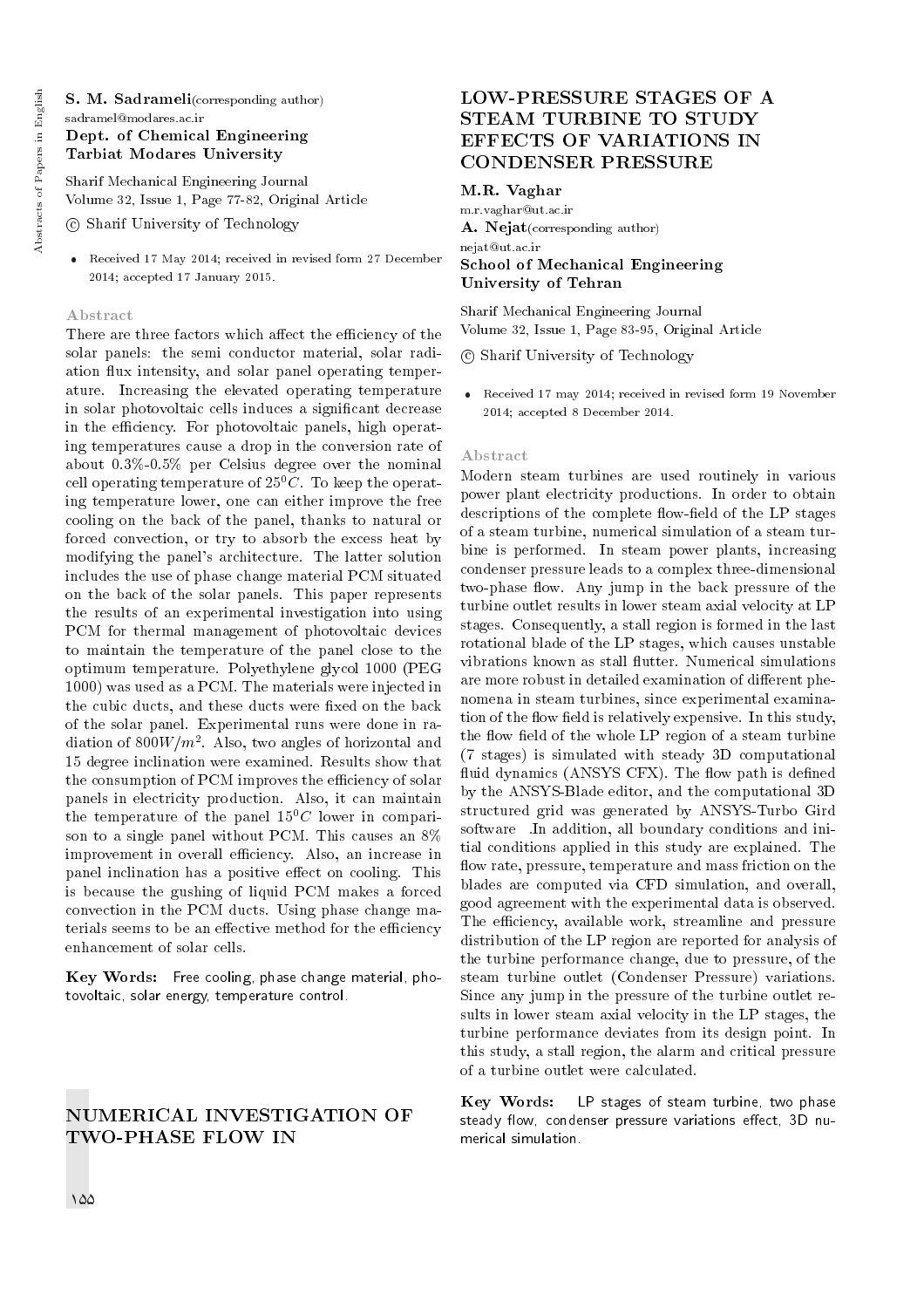collaboration between scientists in the fields of engineering, humanities, computer, robotics, and psychology, a new science-research cross-disciplinary area of "Social Robotics" has evolved. Robots have been previously developed for various purposes and needs, and now we are exploring its application in \English language teaching and learning". With the proliferation of computers and mobile devices, Computer Assisted Language Learning (CALL) and Mobile Assisted Language Learning (MALL) have been in the limelight of second language instructional theories for about a decade or more. Robots not only have the features and interfaces already being employed in CALL and MALL, but are also capable of autonomous movement, visual and voice recognition, and physical and environmental interaction when equipped with various sensors. Additionally, robots are different from computers and mobile devices in that they have a friendly appearance and are capable of developing social relations. In this paper, the effect of a humanoid shaped robot as a teaching tool and/or assistant in English language classrooms in Iranian high schools is reported. The textbook used was the English book (Prospect-1) devised by the Iranian Ministry of Education for 7th graders, and the vocabulary taught and tested was taken from this book. Moreover, the treatment given by a teacher accompanied by a humanoid robot assistant in the RALL group took about 5 weeks, during which, half of the book was covered, and the non-RALL group was taught in a traditional method. This article covers an overview of the subject and our current activities/findings in the interdisciplinary field of Robotics Assisted Language Learning (RALL) in English as a Foreign Language (EFL) classes, and as a case study for the broader field of Social Robotics in Iran.

Key Words: Social robatics, RALL, 2nd language teching/ learning, educational technology.

 Received 3 May 2013; received in revised form 1 December 2014; accepted 14 December 2014.

## Abstract

Since the lifetime of a satellite is generally limited by the amount of fuel, reducing its fuel consumption is especially important. To reduce geostationary satellite fuel consumption, it is necessary to select a thruster con figuration, which, in addition to satisfying all attitude control system (ACS) requirements (such as producing torques in all directions, and modifying the orbital inclination and radius offsets), minimizes fuel consumption during the liquid apogee motor (LAM) maneuver. In this paper, after dynamic modeling, simulation of the satellite control is undertaken in three control laws: the direction cosine matrix, Euler angles and quaternion. All simulations were performed using MATLAB. By comparing these three control schemes, the best control law is selected for use in simulation of the studied configurations. On the other hand, control with thrusters has some complexity because of their inherent characteristics, such as minimum pulse width, valve opening and closing delays, the ability to generate force only in one direction and the uncertainty in the nominal thrust. We have included the thruster specications in the actuator model in our control simulations. Finally, after introduction of requirements for an acceptable configuration, by conducting several simulations, parameters such as fuel consumption and attitude control accuracy for a number of different configurations, consisting of eight or six thrusters parallel to the main axes of the satellite, have been computed and compared. In conclusion, configurations with minimum steady state error, with minimum fuel consumption and configurations that minimize fuel consumption and steady state error, together, have been introduced.The results of this paper can be used for determination of the optimum conguration of thrusters in design of the ACS system of geostationary satellites.

Key Words: Optimal thruster configuration, geosatellite ACDS, 3D body attitude control.

## OPTIMAL THRUSTER CONFIGURATION FOR A GEOSTATIONARY SATELLITE

A. Karmozdi

alikarmozdi@mech.sharif.ir H. Nejat(corresponding author) nejat@sharif.edu Dept. of Mechanical. Engineering Sharif University of Technology

Sharif Mechanical Engineering Journal Volume 32, Issue 1, Page 65-76, Original Article

c Sharif University of Technology

DESIGN AND SETUP OF A COOLING SYSTEM USING PHASE CHANGE MATERIALS (PCMS) FOR THE EFFICIENCY ENHANCEMENT OF SOLAR PANELS

S. Reza Mousavi reza.mousavi1366@gmail.com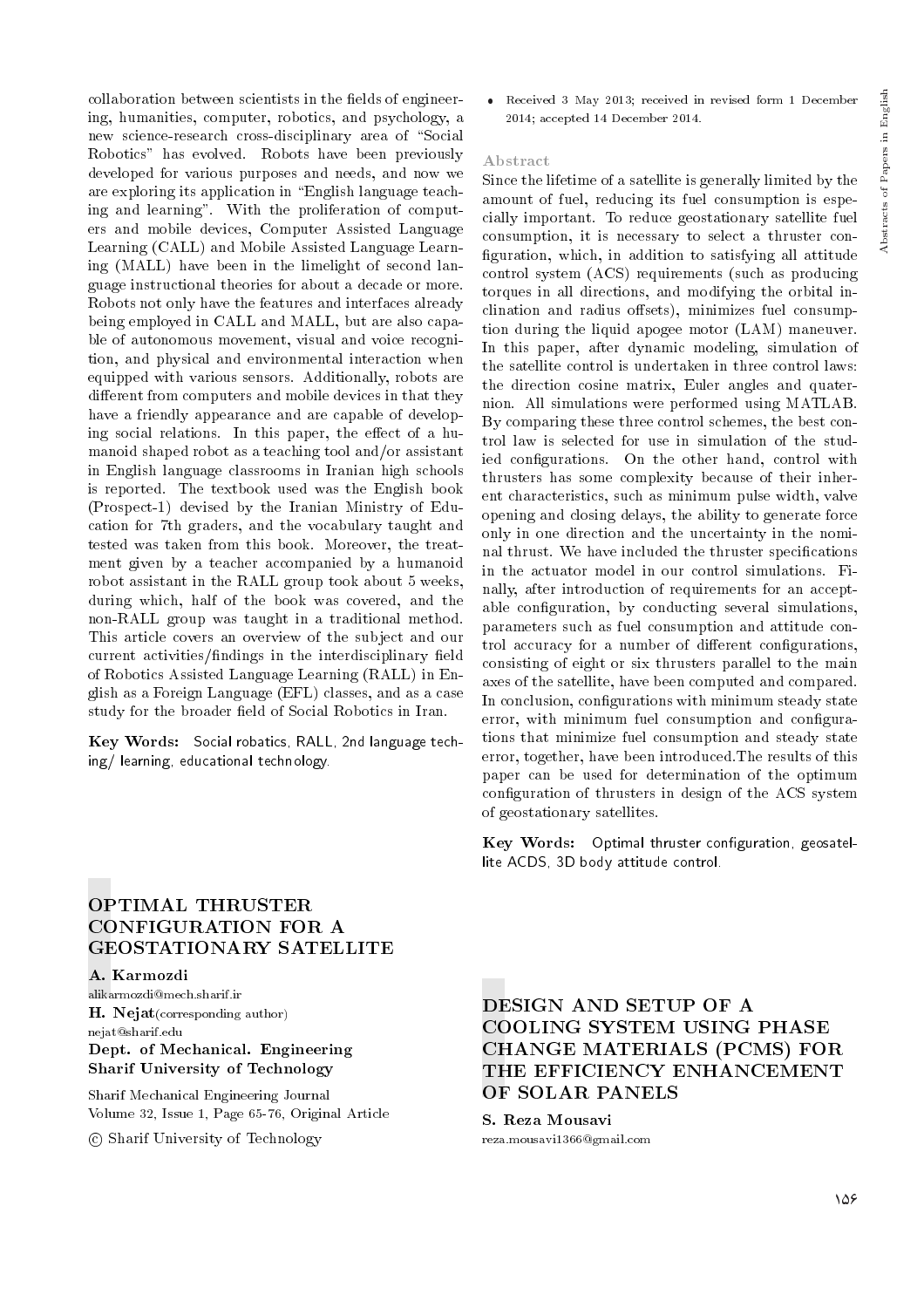Key Words: Cylindrical shell, internal explosion, fragmentation, smooth particle hydrodynamic method.

# PREDICTING LONGITUDINAL MOTION OF A PLANING CATAMARAN IN IRREGULAR WATERS

#### A. Naja

naja@mech.sharif.edu M.S. Seif(corresponding author) seif@sharif.edu Dept. of Mechanical Engineering Sharif University of Technology

Sharif Mechanical Engineering Journal Volume 32, Issue 1, Page 41-55, Original Article

c Sharif University of Technology

 Received 6 April 2014; received in revised form 12 July 2014; accepted 8 November 2014.

#### Abstract

High speed craft have longitudinal instabilities in waves and calm water, so, it is very important to know the dynamics and behavior of these vessels. In recent years, there has been more attention paid to the study of hull form optimization, movement improvement and instability control for planing marine vessels. The problem of increasing movement and acceleration of marine structures, especially in high speed craft, has a negative effect on the performance of the structure, its crew, passengers and equipment. So, estimation of vessel movement is an important part of its design. In this regard, wide studies have been carried out, experimentally and numerically, on the motion of these vessels in regular waters. But, in high speed craft, due to the complex and nonlinear behavior of the motion equation, the numerical solution of the equations of motion in the time domain is highly complex and time-consuming in calculating irregular waves. Therefore, researchers prefer to use experimental testing. Due to a limitation of equipment in marine laboratories, the use of irregular wave makers and expensive tests for real vessels in open seas, it is necessary to obtain an analytical solution for estimation of motion in irregular waves. The purpose of this study is to illustrate how we can achieve an analytical method, based on initial conditions, for planing vessels in irregular waters. In this study, an analytical model, with low computational cost, will be provided for the longitudinal movement of a catamaran. This model is based in consideration of analytical and numerical studies, and during this research, other published findings will be

produced. The proposed method uses the principle of a superposition of forces, which has no antonym with the nonlinear motion of high speed craft. In this method, the hydrodynamic coefficients must be constant, relative to movement frequency, so, numerical evaluation of the hydrodynamic coefficients has been discussed in every motion frequency. Various experiments have shown the hydrodynamic coefficient tendency to be constant at high collision frequency. By examining the various hydrodynamic coefficients in collision frequencies, an increase in the frequency of collisions, as well as fixed coefficients, were observed. The method used in this research has acceptable answers for high wave lengths, with respect to vessel length.

Key Words: Hydrodynamic coefficients, irregular waves, Savitsky method, computational fluid dynamics, longitudinal motion.

## IMPACT OF SOCIAL ROBOTS AS ASSISTANTS FOR ENGLISH LANGUAGE TEACHING IN IRANIAN SCHOOLS

M. Alemi(corresponding author) alemi@sharif.edu Dept. of Mechanical Engineering Islamic Azad University, Tehran-west Branh A. Meghdari meghdari@sharif.edu M. Ghazisaedy m.ghazisaedy@yahoo.com M. Zandvakili mersi zand@gmail.com A. Karimian ak 1371@yahoo.com Dept. of Mechanical Engineering Sharif University of Technology

Sharif Mechanical Engineering Journal Volume 32, Issue 1, Page 57-64, Original Article

c Sharif University of Technology

 Received 28 April 2014; received in revised form 17 November 2014; accepted 29 November 2014.

#### Abstract

For over 50 years, a great deal of effort has been expended on improving human efficiency by utilizing robots. Improvements in robotics technology have opened new possibilities for its effective use in social, cultural, therapeutic, and economic fields. As a result of successful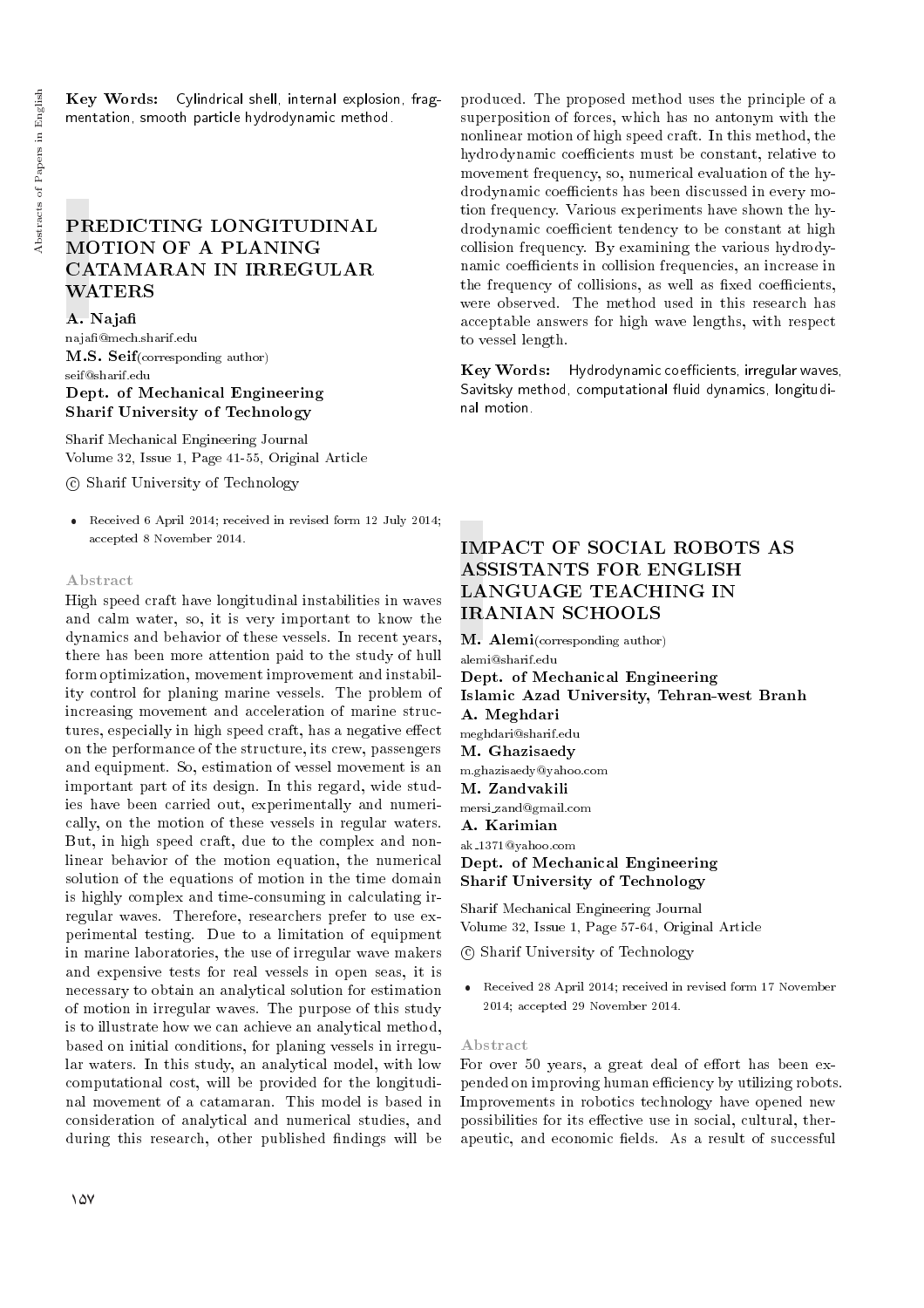on the pumping action of the heart producing a pulsatile pressure gradient throughout the arterial system. The theory of microfluids exhibits the microscopic effects arising from the local structure, and the micro-motion of the fluid elements was developed. Such fluids support stress and body moments, including rotary inertia. There is a subclass of microfluids, namely, micropolar fluids, which support couple stress, body couples, microrotational effects and microrotational inertia. The micropolar fluid, e.g. liquid crystals, suspensions and animal blood etc., consists of randomly oriented bar-like elements or dumbbell molecules, and each volume element has a microrotation about its centroid, described in an average sense by the skew-symmetric gyration tensor. From a continuum point of view, the classical Navier-Stokes equations are incapable of explaining the theory of micropolar fluid as they contain no proper mechanism to account for the cellular microrotations. In this paper, an unsteady pulsatile laminar blood flow through a viscoelastic artery with large displacement and Cosserat continuum assumption has been developed and numerically investigated, where the blood was assumed to be a micropolar fluid. A finite difference Cosserat formulation is developed within the principles of continuum mechanics. Fluid flow simulation has been undertaken in different states, like a rigid flexible wall, together with classical theory. By comparing experimental data with Cosserat theory results, some unknown coefficients have been determined. The pressure and velocities of unsteady pulsatile blood flow have been obtained according to these coefficients by using a pressure correction numerical solution approach for fluid and coupling with solid equations. An arbitrary Lagrangian-Eulerian approach has been selected for fluid-structure interaction in this paper. The achieved results are in good agreement with experiment data and other analytical solution results. Results in this paper show that the micropolar fluid model of blood and the viscoelastic model of the artery, despite the existence of fluid solid interaction, increase, in accordance with the numerical results of valid experimental data.

Key Words: Cosserat continuous model, micropolar, fluid-structure interaction, viscoelastic artery, pulsatile blood flow.

SIMULATION OF EXPANSION AND FRAGMENTATION OF A CYLINDRICAL SHELL SUBJECTED TO INTERNAL DETONATION BY THE SMOOTHED PARTICLE HYDRODYNAMICS METHOD

M. V. Mousavi(corresponding author)

mvmousavi@mail.kntu.ac.ir

J. Zamani

zamani@kntu.ac.ir

## Dept. of Mechanical Engineering K. N. Toosi University of Technology

Sharif Mechanical Engineering Journal

Volume 32, Issue 1, Page 29-39, Original Article

c Sharif University of Technology

 Received 20 February 2014; received in revised form 23 July 2014; accepted 6 December 2014.

#### Abstract

The elastic-viscoplastic behavior and failure of ductile metal shells under internal detonation have an application to military and scientific fields of research. It is an important issue in a variety of circumstances, like structure protection, weapon effectiveness and safety application. After starting detonation in a fully charged shell, pressure waves are generated and transferred to the shell wall. The amount of this pressure wave is several times greater than the ultimate strength of the material, and is close to the CJ pressure of the explosive.

Simulation of the process of fragmentation is very complex and challengeable. It involves many dynamic processes, such as detonation wave generation in explosives, interaction of the shock wave with the shell, expansion of the shell at a high strain rate, and eventually failure and fragmentation of the shell case. So, using a theoretical method is very sophisticated and, in some cases, impossible. Also, experimental testing is dangerous and requires expensive equipment to capture the dynamic properties of the shell. Therefore, identification and use of numerical methods that have the ability to realistically simulate this process have priority.

In this research, expansion, fragmentation and post failure behavior of OFHC copper cylindrical shells under internal detonation of a C4 charge, have been simulated by a smoothed particle hydrodynamic method (SPH). The main advantage of this method, in comparison to conventional methods, such as the element deletion method, is realistic simulation of the fragmentation process due to complete satisfaction of the mass conservation law in the problem domain. Spatial distribution and approximate number and velocity of the fragments are obtained by implementation of the SPH method. Also, the leakage of detonation through case fragment products was simulated. Comparison of the expansionary deformation profiles obtained from simulation with the experiments showed that the average difference is less than 8%. The fracture radius of the shell and the velocity of fragments are compared with theoretical relations and good agreement between them has been observed.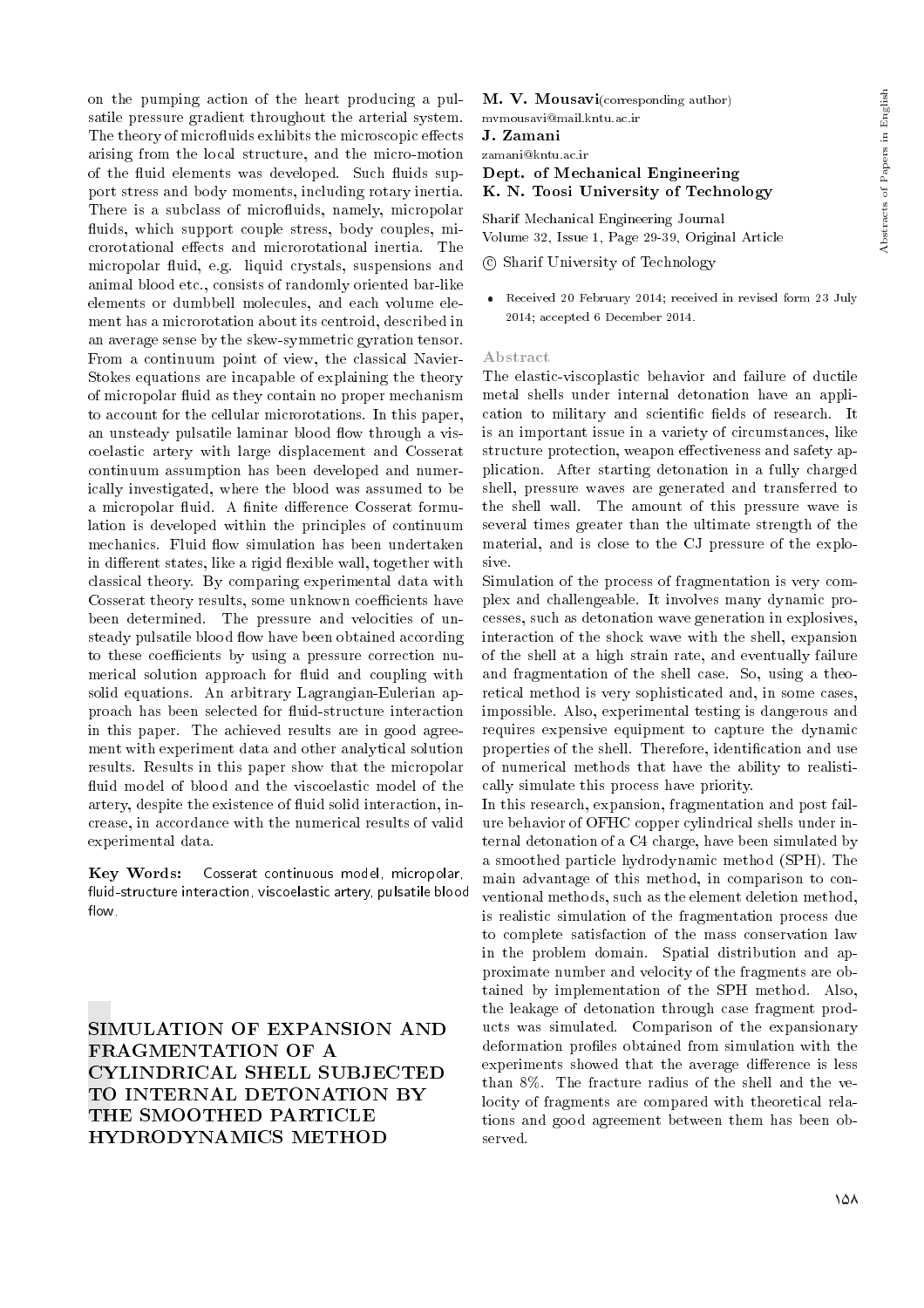method, the Newmark method is used to solve the dynamic equations of the laminated composite plate. For active vibration control of the laminated plate, a feedback control algorithm is used. The model is applied for the solution of two illustrative cases and the results are presented and discussed.

Key Words: Plate vibration, mesh-less method, piezoelectric, sensor and actuator.

## THERMOSYPHON ANALYSIS USING THE PARTICLE IMAGE VELOCIMETRY METHOD (PIV)

P. Hanafizadeh(corresponding author) hanafizadeh@ut.ac.ir M. R. Momenifar

m momenifar@ut.ac.ir

Dept. of Mechanical Engineering University of Tehran M. Bastankhah majid.bastankhah@ep
.ch Dept. of Mechanical Engineering Ecole Polytechnique Federal De Lausanne M. H. Saidi saman@sharif.ir Dept. of Mechanical Engineering Sharif University of Technolog

Sharif Mechanical Engineering Journal Volume 32, Issue 1, Page 11-20, Original Article

c Sharif University of Technology

 Received 25 November 2013; received in revised form 13 April 2014; accepted 21 June 2014.

#### Abstract

Thermosyphons are devices used to transfer heat from a hot to a cold source benefiting the effect of gravity. They consist of three main parts, namely, evaporator, condenser and adiabatic section. Working fluid absorbs heat from the heat source and delivers it to the condenser section and releases it into the environment. Thermosyphones are able to transfer heat between the heat sources and sinks. Due to the high latent heat of the working fluid, thermosyphones can transfer huge amounts of energy. Therefore, they are considered one of the best heat transfer devices. They are widely used in various industrial fields, such as in solar systems, microelectronic devices, CPU cooling and air conditioning. Most researchers in this field focus only on heat transfer characteristics, and, due to practical considerations, rarely consider their hydrodynamic specications. Indeed, the hydrodynamic characteristics of thermosyphones consid-

erably affect their performance. In this paper, the velocity profile in the liquid phase is determined via a particle image velocimetry technique (PIV). For this purpose, a typical thermosyphon has been designed and constructed with transparent up riser and down-comer sections. In this study, a circular thermosyphon is analyzed and water is used as a working fluid in the circular thermosyphon. At the beginning, the velocity field of the liquid phase is detected in the transparent thermosyphon using a high speed camera and an image processing technique. Subsequently, these pictures are used to generate the velocity profiles and are combined with theoretical analyses to evaluate the performance of the thermosyphon. The results are compared with numerical investigations and show good consistency. The results indicate that the particle image velocimetry (PIV) truly determines the hydrodynamic and thermal characteristics of the thermosyphones. Moreover, in this study, the effect of input heat and the inclination angle of the thermosyphon are investigated numerically. It has been shown that the maximum efficiency of thermosyphon is in a horizontal position.

Key Words: Heat pipe, thermosyphon, PIV, velocity profile.

# NUMERICAL SIMULATION OF PULSATILE MICROPOLAR BLOOD FLOW IN A VISCOELASTIC ARTERY AND COMPARISON WITH RIGID AND ELASTIC ARTERIES

#### M. Mahmoodi

mehdymahmoody@gmail.com M. Gorji(corresponding author) gorji@nit.ac.ir Dept. of Mechanical Engineering Babol University of Technology F. Boustani f.boustani@gmail.com Dept. of Mechanical Engineering

Iran University of Science & Technology

Sharif Mechanical Engineering Journal Volume 32, Issue 1, Page 21-28, Original Article

c Sharif University of Technology

 Received 16 December 2013; received in revised form 7 December 2014; accepted 14 December 2014.

#### Abstract

Under normal physiological conditions, the transport of blood in the human circulatory system depends entirely